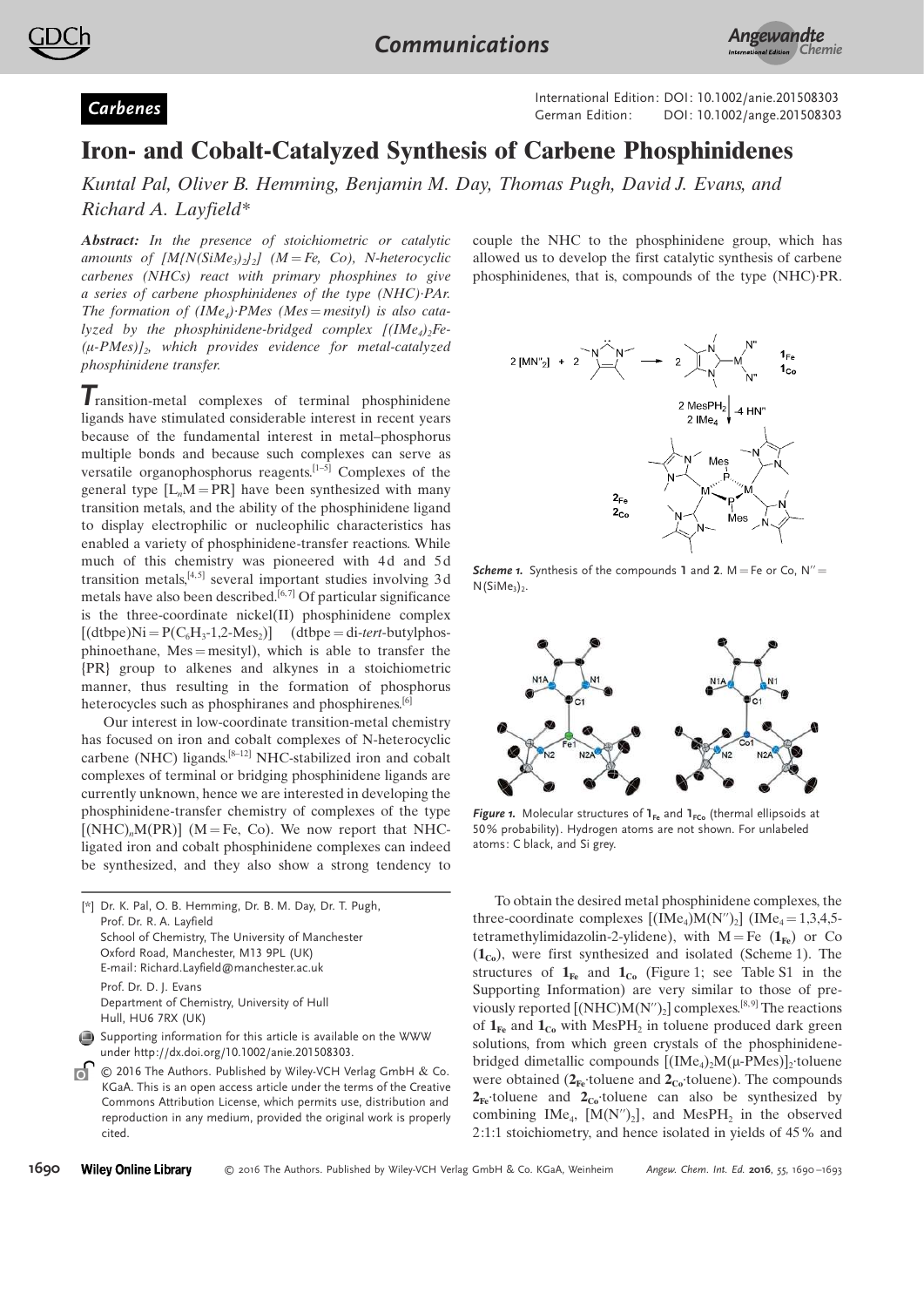

Figure 2. Molecular structures of  $2_{Fe}$  and  $2_{Co}$  (thermal ellipsoids at 50% probability). Hydrogen atoms are not shown. For unlabeled atoms: C black and N light blue.

57%, respectively. The structures of  $2_{Fe}$  and  $2_{Co}$  are centrosymmetric dimers in which the four-coordinate metal centers occupy distorted tetrahedral environments, and are bonded to two terminal IMe<sub>4</sub> ligands and two bridging phosphinidene ligands (Figure 2). In  $2_{Fe}$ , the Fe-P distances are 2.1280(9) Å and  $2.126(1)$  Å and the Fe-C1 and Fe-C8 distances are 1.922(8) and 1.926(3) Å, respectively. The angles subtended at iron in  $2_{Fe}$  lie in the  $92.4(1)-133.7(1)$ ° range. The phosphorus atoms in  $2_{Fe}$  adopt pyramidal geometries and reside 0.454(2)  $\AA$  out of the Fe<sub>2</sub>C15 plane, with an Fe-P-Fe angle of 75.99(3)<sup>o</sup>. Both Co-P distances in  $2_{Co}$  are 2.163(1) Å, hence they are slightly longer than the analogous distances in  $2_{Fe}$ , and the Co-C1 and Co-C8 distances of 1.895(3) and  $1.901(3)$  Å, respectively, are slightly shorter than the analogous distances in  $2_{Fe}$ . The angles around cobalt in  $2_{Co}$  also lie in a broad range of 93.9(2)–130.7(1). The phosphorus atoms in  $2_{\text{Co}}$  reside 0.698(2) Å out of the Co<sub>2</sub>C15 plane, and the Co-P-Co angle is  $71.39(3)$ °.

The formulation of the bridging phosphorus ligands in  $2_{Fe}$ and  $2_{Co}$  as phosphinidenes was made on the basis of their  ${}^{1}H$ coupled <sup>31</sup>P NMR spectra (see Figures S12 and S19), which display singlets at  $\delta = 329.9$  and 449.1 ppm, respectively. Furthermore, the IR spectra of the two compounds do not show any characteristic P–H stretches (see Figures S13 and S20).

The variable-temperature <sup>1</sup>H NMR spectrum of  $2_{Fe}$  (see Figures S8–S11) in the range 193–323 K shows that the mesityl substituents are fluxional by virtue of rotation about the P $-C$  bonds, and that the IMe<sub>4</sub> ligands rotate around the Fe–C bonds. In the case of the mesityl substituents, the solidstate structure of  $2_{Fe}$  shows that there are two distinct environments for the meta CH protons. Both environments are observed in the <sup>1</sup>H NMR spectrum at 193 K, with  $\delta = 6.05$ and 6.58 ppm, and the two signals coalesce around 223 K. The <sup>1</sup>H NMR spectrum of  $2_{\text{Co}}$  toluene in [D<sub>6</sub>]benzene at 343 K shows resonances resulting from the mesityl meta CH protons at  $\delta = 6.71$  ppm, and the mesityl *ortho-* and *para-methyl* groups at 2.57 ppm and 2.07 ppm, respectively. The nonequivalent IMe<sub>4</sub> N-methyl substituents occur at  $\delta = 4.77$  and 3.30 ppm, and the non-equivalent  $\text{IME}_4$  backbone methyl groups occur at  $\delta = 1.83$  and 1.31 ppm. Upon lowering the temperature, the resonances for the mesityl meta CH protons and the ortho-methyl groups broaden in a similar manner to that of  $2_{\text{Fe}}$ , thus suggesting similar fluxionality of the mesityl

substituents and the IM $e_4$  ligands, however the poor solubility of  $2_{Co}$  precluded further investigations at lower temperatures.

An intriguing feature of the  ${}^{1}$ H NMR spectra of  $2_{Fe}$ ·toluene and  $2_{Co}$ ·toluene is that the resonances occur in the region typical of a diamagnetic compound. Using the Evans NMR method in solution, $^{[13]}$  effective magnetic moments of zero were recorded for  $2_{Fe}$  and  $2_{Co}$ . The temperature dependence of the magnetic susceptibility was also measured for both compounds in a SQUID magnetometer in the temperature range 2–300 K using an applied field of 10 kOe. In both cases, negative values for the susceptibility were recorded, and is a clear indication of their diamagnetism. The most probable explanation for the diamagnetism is extremely strong antiferromagnetic exchange between the metal centers through the  $\mu$ -phosphinidene ligands.



Scheme 2. Stoichiometric and catalytic synthesis of 3-8.

To obtain iron and cobalt complexes with terminal phosphinidene ligands,  $IMe<sub>4</sub>$  was replaced with the bulkier carbene 1,3-dimesitylimidazolin-2-ylidene (IMes). Surprisingly, the reaction of  $[(IMes)Fe(N'')_2]^{[9]}$  with  $MesPH_2$  at 80°C produced the carbene phosphinidene (IMes)·PMes (3) in  $67\%$  yield (Scheme 2). Similarly,  $[(IPr)Fe(N<sup>''</sup>)<sub>2</sub>]$  and MesPH<sub>2</sub> reacted to give (IPr)·PMes (4) in 57% yield (IPr= 1,3-bis(2,6-diisopropyl)phenylimidazolin-2-ylidene).

Intrigued by these observations, we analyzed the <sup>31</sup>P NMR spectrum of the reaction mixture which produced  $2_{Fe}$ , and found additional minor resonances at  $\delta = -75.3$  and  $-93.4$  ppm, which correspond to  $(IME<sub>4</sub>)$ ·PMes (5) and Mes<sub>2</sub>PH, respectively (see Figure S16). The <sup>31</sup>P NMR spectra of the reactions of  $[(IPr)Fe(N'')_2]$  and  $[(IMes)Fe(N'')_2]$  with MesPH<sub>2</sub> also show minor amounts of Mes<sub>2</sub>PH in addition to  $3$ and 4, however no evidence for metal phosphinidene species was found.

The direct reaction of 1,3-diisopropylimidazolin-2-ylidene  $(iPr<sub>2</sub>Im)$  with phenylphosphine or p-tolylphosphine above 100 °C was recently reported by Radius et al. to give  $(iPr_2Im)$ ·PAr.<sup>[14]</sup> It is possible that 3–5 could have formed as a result of the NHCs reacting directly with  $MesPH<sub>2</sub>$ , a reaction we investigated by heating the  $NHC/MesPH<sub>2</sub>$  mixtures at 80°C in [D<sub>6</sub>]benzene for seven days. For the combinations of  $IMes/MesPH<sub>2</sub>$  (see Figures S28 and S29) and  $IPr/ MesPH<sub>2</sub>$  (see Figures S30 and S31), no reaction was observed by either  ${}^{1}H$ or  ${}^{31}P$  NMR spectroscopy. The  ${}^{1}H$  and  ${}^{31}P$  NMR spectra of the IMe<sub>4</sub>/MesPH<sub>2</sub> combination show that MesPH<sub>2</sub>, MesP(H)Me,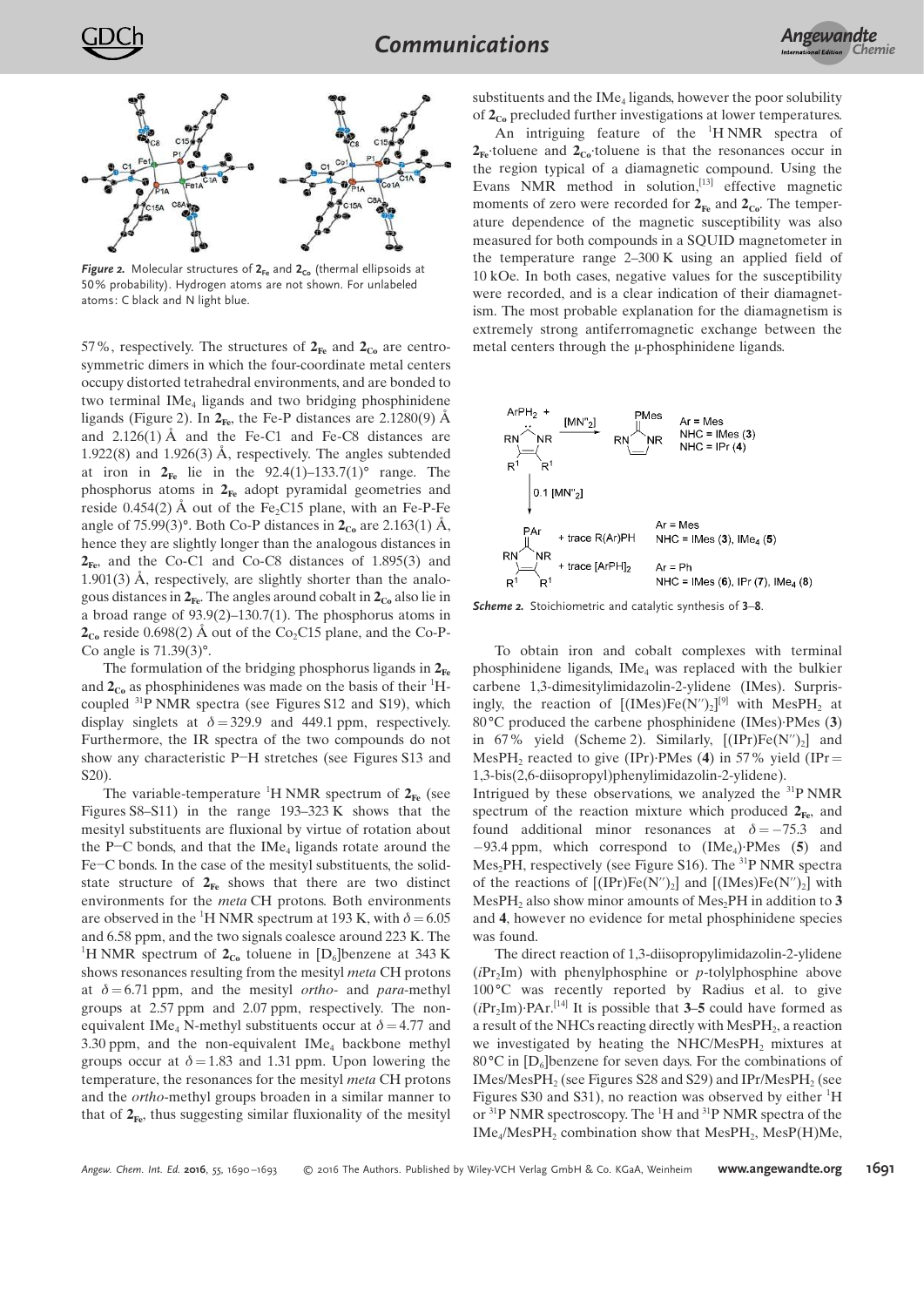

**Table 1:**  $[M(N'')_2]$ -catalyzed synthesis of  $3-8$  (M = Fe, Co).<sup>[a]</sup>

| $(NHC)$ -PAr | R    | R <sup>1</sup> | Ar  |     | t   |                   | Yield [%] <sup>[c]</sup> |  |
|--------------|------|----------------|-----|-----|-----|-------------------|--------------------------|--|
|              |      |                |     | Fe  | Co  | Fe                | Co                       |  |
| 3            | Mes  | н              | Mes | 7 d | 7 d | 71                | 51                       |  |
| 4            | Dipp | н              | Mes | 7 d | 7 d | 0                 | 0                        |  |
| 5            | Me   | Me             | Mes | 7 d | 7 d | 40 <sup>[d]</sup> | 32                       |  |
| 6            | Mes  | н              | Ph  | 2 d | 2 h | 46                | 58                       |  |
| $6^{[b]}$    | Mes  | н              | Ph  |     | 18h |                   | 61                       |  |
| 7            | Dipp | н              | Ph  | 7 d | 7 d | $30^{[d]}$        | 50                       |  |
| 8            | Me   | Me             | Ph  | 7 d | 4 h | 41                | 62                       |  |

[a] Reaction conditions: 10 mol%  $[M(N'')_2]$ , toluene, 80°C. [b] 1 mol% [Co(N'')<sup>2</sup> ]. [c] Yield of isolated product unless otherwise stated. [d] Yield determined by <sup>1</sup>H NMR spectroscopy.

and IMe<sub>4</sub>·PMes are present in an approximate ratio of 7:1:1, hence the mixture is dominated by starting materials (see Figures S32 and S33).

Formation of 3 and 4 is therefore at least assisted by  $[Fe(N<sup>''</sup>)<sub>2</sub>]$ . The possibility that the reactions could be ironcatalyzed was explored by treating NHC/MesPH<sub>2</sub> mixtures with 10 mol%  $[Fe(N'')_2]$  (Scheme 2, Table 1). Remarkably, and although a temperature of  $80^{\circ}$ C and a reaction time of five days were required, 3 was isolated in a yield of 71%, and no unreacted phosphine was detected by <sup>31</sup>P NMR spectroscopy (see Figure S35). In contrast, when 1:1 mixtures of IPr and MesPH<sub>2</sub> were heated at  $80^{\circ}$ C for seven days with 10 mol%  $[Fe(N')]_2]$  only a small amount of 4 formed, with the resulting <sup>31</sup>P NMR spectrum being dominated by unreacted  $MesPH<sub>2</sub>$  and minor amounts of  $Mes<sub>2</sub>PH$  and the diphosphane  $P_2H_2Mes_2$  (see Figure S37). Heating the IMe<sub>4</sub>/MesPH<sub>2</sub> combination to  $80^{\circ}$ C for seven days in the presence of 10 mol%  $[Fe(N<sup>′</sup>)<sub>2</sub>]$  produced a roughly equimolar mixture of 5, IMe<sub>4</sub>, and Mes $PH_2$  (see Figures S38 and S39), although here it was not possible to purify 5.

It was also possible to couple  $IME_4$  and IMes with phenylphosphine using 10 mol%  $[Fe(N'')_2]$ , thus producing (IMes)·PPh  $(6)$  and (IMe<sub>4</sub>)·PPh  $(8)$  in yields of 46% and 41%, respectively (Table 1). Selectivity for 8 in the presence of  $[Fe(N'')<sub>2</sub>]$  is very good, and no unreacted  $PhPH<sub>2</sub>$  is observed. The minor phosphorus-containing by-products were  $Ph<sub>2</sub>PH$ , and a trace amount of  $P_5Ph_5$  was also found in the reaction leading to 6 (see Figures S40, S41, S44, and S45). The IMes/ PhPH<sub>2</sub> control experiment shows that the carbene does react directly with the phosphine to give 6, but also that significant amounts of unreacted phosphine remain after heating at 80 °C for three days (see Figures S46 and S47), whereas in the ironcatalyzed reaction all the  $PhPH_2$  is consumed. The IMe<sub>4</sub>/ PhPH<sub>2</sub> control experiment at  $80^{\circ}$ C over three days produces a<sup>31</sup>P NMR spectrum dominated by unreacted phosphine and small amounts of 8,  $P_4Ph_4$ ,  $P_5Ph_5$ , and  $P_2H_2Ph_2$  (see Figures S50 and S51). The reaction between IPr and  $PhPH_2$  in the presence of  $[Fe(N'')_2]$  produced an approximately equimolar mixture of IPr, (IPr) $\cdot$ PPh (7), and IPr(H)<sub>2</sub> in addition to small amounts of  $P_2H_2Ph_2$  (see Figures S42 and S43). The IPr/ PhPH<sub>2</sub> control experiment produced an  ${}^{1}$ H NMR spectrum which consisted mainly of unreacted starting materials, with IPr, 7, and IPr $(H)$ , being present in an approximate 5:1:1

ratio, and the <sup>31</sup>P NMR spectrum is dominated by unreacted PhPH<sub>2</sub> (see Figures S48 and S49).

With 10 mol% loadings of  $[Co(N'')_2]$ , the reactions between the NHCs and ArPH<sub>2</sub> at  $80^{\circ}$ C are generally more efficient than the analogous iron chemistry, thus allowing 3 and 5–8 to be isolated in yields of 51–62% (Table 1). Reaction times at  $80^{\circ}$ C can also be reduced to 2–4 hours for the synthesis of  $6$  and  $8$ , and  $6$  can be synthesized using 1 mol%  $[Co(N<sup>′</sup>)<sub>2</sub>]$ , albeit with a reaction time of 18 hours. Based on  $31P$  NMR spectroscopy of the reaction mixtures, the selectivity for 3 and 6–8 is very good (see Figures S52, S53, and S56– S65). Only (IPr)·PMes (4) could not be synthesized using [Co(N")<sub>2</sub>], with only starting materials being detected after heating at 80 °C for seven days (see Figures S54 and S55). The unsuccessful catalyzed reactions of IPr with  $MesPH<sub>2</sub>$  are likely to be a consequence of the IPr ligand undergoing a fast normal-to-abnormal rearrangement<sup>[8]</sup> relative to the rate of (IPr)·PAr formation, presumably because of the steric bulk of IPr.

Carbene phosphinidenes were first reported in 1997,<sup>[15]</sup> and recent studies have shown that these compounds.<sup>[16]</sup> and closely related systems,[17] are the subject of renewed interest. The compounds 3–5 are new members of the family. Much of the intrigue in this type of phospha-alkene focuses on the "inversely polarized" nature of the phosphorus–carbon bond,<sup>[18]</sup> which has been considered to have three resonance forms, one with a formal C=P double bond, a zwitterionic form with a C $-P$  single bond, and a third form with a C $\rightarrow$ P donor–acceptor interaction (Scheme 3). The latter two forms



Scheme 3. Resonance forms of carbene phosphinidenes.

have been invoked to rationalize the fact that the <sup>31</sup>P NMR chemical shifts in carbene phosphinidenes occur much further upfield than in typical phospha-alkenes. In agreement with this trend, the <sup>31</sup>P NMR chemical shifts for  $3-5$  in [D<sub>6</sub>]benzene are  $\delta = -59.1, -52.1,$  and  $-75.1$  ppm, respectively. The compounds 3 and 4 also fit the observed trend of long C–P distances in carbene phosphinidenes,[15, 16] with the distances being 1.769(3) and 1.766(2) Å, respectively (see Figure S67 and Table S3; diffraction-quality crystals of 5 could not be obtained).

Further evidence for  $C-P$  single bonds in 3 and 4 can be found in their <sup>1</sup>H NMR spectra. The Dipp methine protons in 4 occur as a four-proton septet at  $\delta = 3.13$  ppm at 333 K, and decoalesce into two two-proton septets at 233 K ( $\delta$  = 3.15 and 3.04 ppm). This observation indicates that the two Dipp substituents are inequivalent on the NMR timescale at 233 K, and is consistent with the solid-state structure of 4. The NMR spectra can be accounted for by rotation of the mesityl group around the  $C-P$  bond of 4, and at lower temperatures it occupies a position cis to one Dipp substituent. The activation barrier for the rotation in 4 is estimated to be  $\Delta G^+$  =